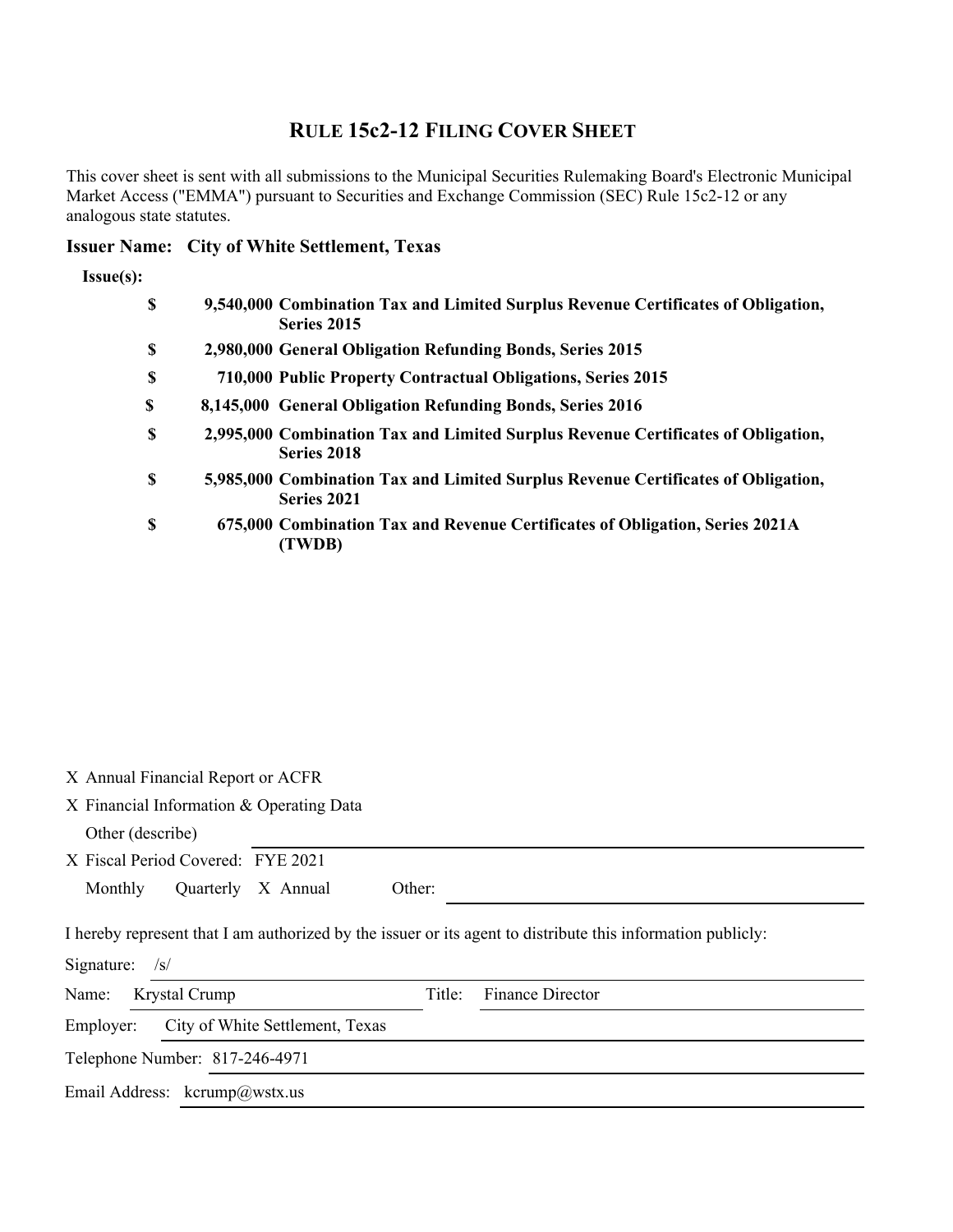# **DESCRIPTION OF ISSUES COVERED BY THIS REPORT**

| Date     | Principal |           | <b>CUSIP</b> |
|----------|-----------|-----------|--------------|
| 02/15/23 | \$        | 135,000   | 964542NG5    |
| 02/15/24 |           | 135,000   | 964542NH3    |
| 02/15/25 |           | 140,000   | 964542NJ9    |
| 02/15/26 |           | 495,000   | 964542NK6    |
| 02/15/27 |           | 505,000   | 964542NL4    |
| 02/15/28 |           | 530,000   | 964542NM2    |
| 02/15/29 |           | 615,000   | 964542NN0    |
| 02/15/31 |           | 1,845,000 | 964542NQ3    |
| 02/15/33 |           | 2,030,000 | 964542NS9    |
| 02/15/34 |           | 1,100,000 | 964542NT7    |
| 02/15/35 |           | 1,150,000 | 964542NU4    |
|          | \$        | 8,680,000 |              |
|          |           |           |              |

**Combination Tax and Limited Surplus Revenue Certificates of Obligation, Series 2015** 

## **General Obligation Refunding Bonds, Series 2015**

| Date     | Principal       | <b>CUSIP</b> |
|----------|-----------------|--------------|
| 02/15/23 | \$<br>335,000   | 964542MN1    |
| 02/15/24 | 345,000         | 964542MP6    |
| 02/15/25 | 355,000         | 964542MQ4    |
|          | \$<br>1,035,000 |              |

## **General Obligation Refunding Bonds, Series 2016**

| Date     | Principal |           | <b>CUSIP</b> |
|----------|-----------|-----------|--------------|
| 02/15/23 | \$        | 740,000   | 964542PB4    |
| 02/15/24 |           | 770,000   | 964542PC2    |
| 02/15/25 |           | 790,000   | 964542PD0    |
| 02/15/26 |           | 820,000   | 964542PE8    |
| 02/15/27 |           | 855,000   | 964542PF5    |
| 02/15/28 |           | 885,000   | 964542PG3    |
| 02/15/29 |           | 920,000   | 964542PH1    |
|          | \$        | 5,780,000 |              |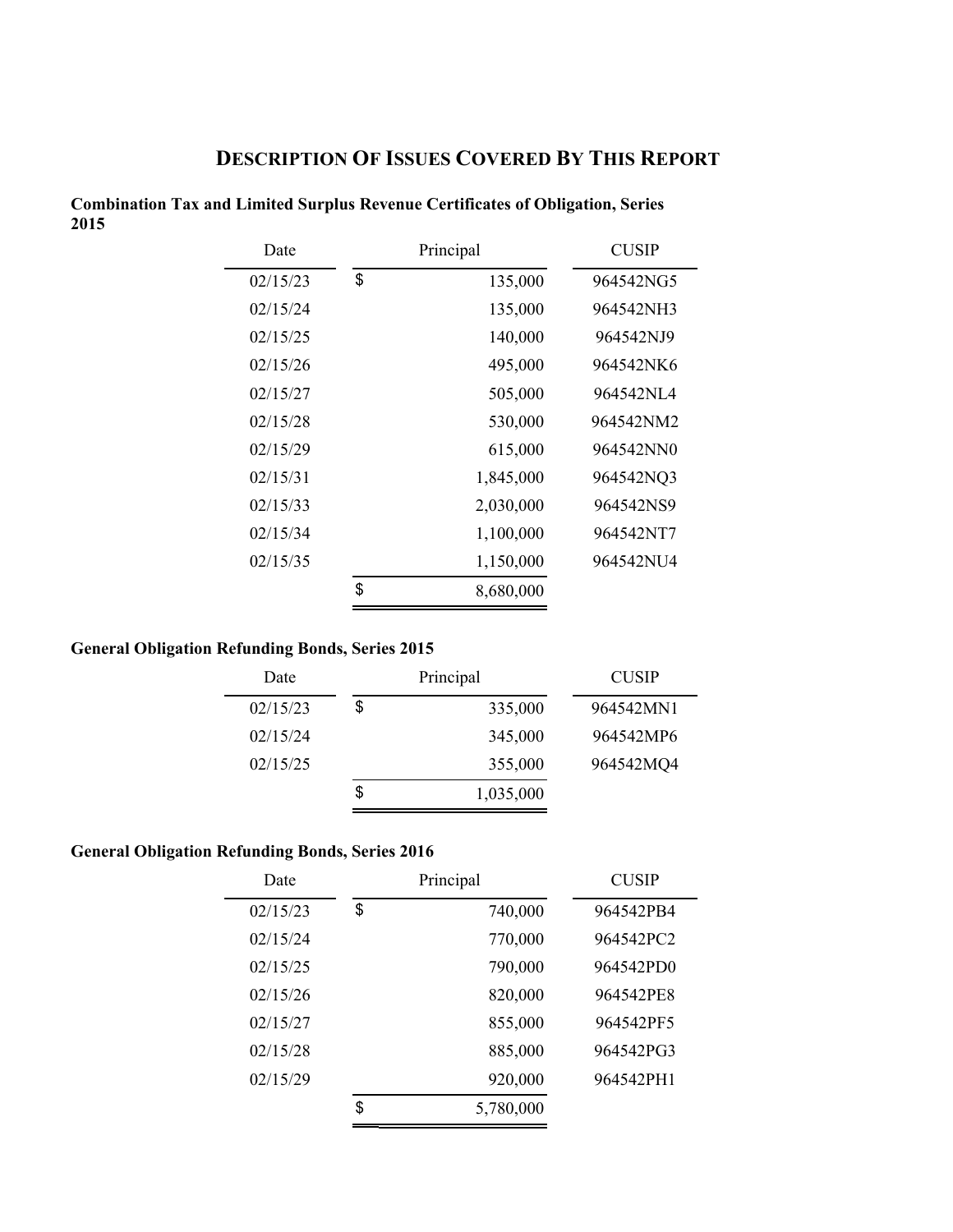| Date     | Principal     | <b>CUSIP</b>     |
|----------|---------------|------------------|
| 02/15/23 | \$<br>55,000  | <b>PRVTLYHLD</b> |
| 02/15/24 | 55,000        | PRVTLYHLD        |
| 02/15/25 | 60,000        | PRVTLYHLD        |
| 02/15/26 | 60,000        | PRVTLYHLD        |
| 02/15/27 | 65,000        | <b>PRVTLYHLD</b> |
| 02/15/28 | 65,000        | <b>PRVTLYHLD</b> |
|          | \$<br>360,000 |                  |
|          |               |                  |

# **Public Property Finance Contractual Obligation, Series 2015**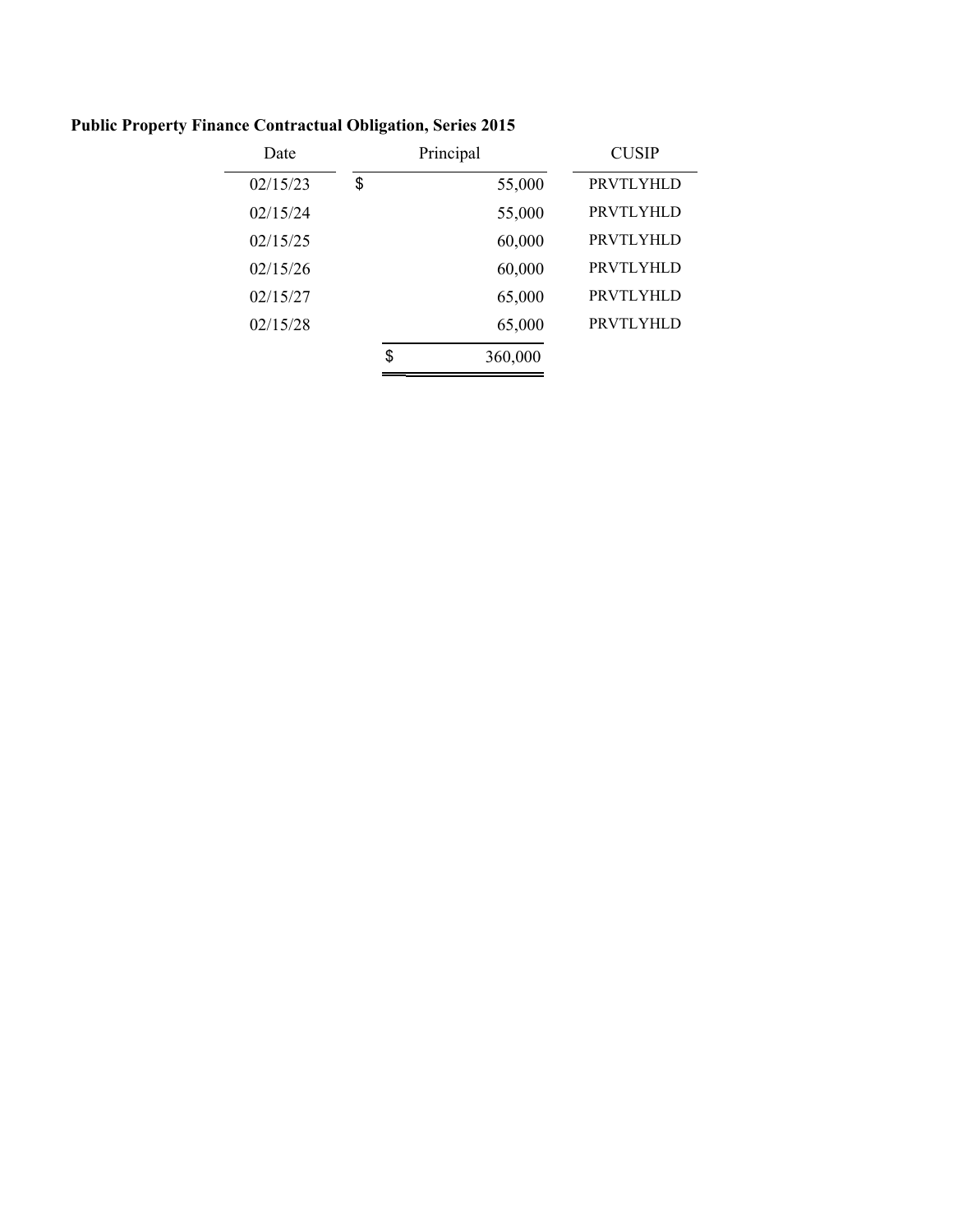| Date     | Principal       | <b>CUSIP</b> |
|----------|-----------------|--------------|
| 02/15/23 | \$<br>110,000   | 964542PN8    |
| 02/15/24 | 115,000         | 964542PP3    |
| 02/15/25 | 120,000         | 964542PQ1    |
| 02/15/26 | 140,000         | 964542PR9    |
| 02/15/27 | 150,000         | 964542PS7    |
| 02/15/29 | 315,000         | 964542PU2    |
| 02/15/31 | 330,000         | 964542PW8    |
| 02/15/33 | 355,000         | 964542PY4    |
| 02/15/35 | 375,000         | 964542QA5    |
| 02/15/38 | 620,000         | 964542QD9    |
|          | \$<br>2,630,000 |              |

**Combination Tax and Limited Surplus Revenue Certficates of Obligation, Series 2018**

**Combination Tax and Limited Surplus Revenue Certificates of Obligation, Series 2021**

| Date     | Principal       | <b>CUSIP</b> |
|----------|-----------------|--------------|
| 02/15/23 | \$<br>90,000    | 964542QF4    |
| 02/15/24 | 90,000          | 964542QG2    |
| 02/15/25 | 90,000          | 964542QH0    |
| 02/15/26 | 100,000         | 964542QJ6    |
| 02/15/27 | 95,000          | 964542QK3    |
| 02/15/28 | 95,000          | 964542QL1    |
| 02/15/29 | 105,000         | 964542QM9    |
| 02/15/30 | 400,000         | 964542QN7    |
| 02/15/31 | 405,000         | 964542QP2    |
| 02/15/35 | 1,680,000       | 964542QT4    |
| 02/15/38 | 1,340,000       | 964542QW7    |
| 02/15/41 | 1,425,000       | 964542QZ0    |
|          | \$<br>5,915,000 |              |
|          |                 |              |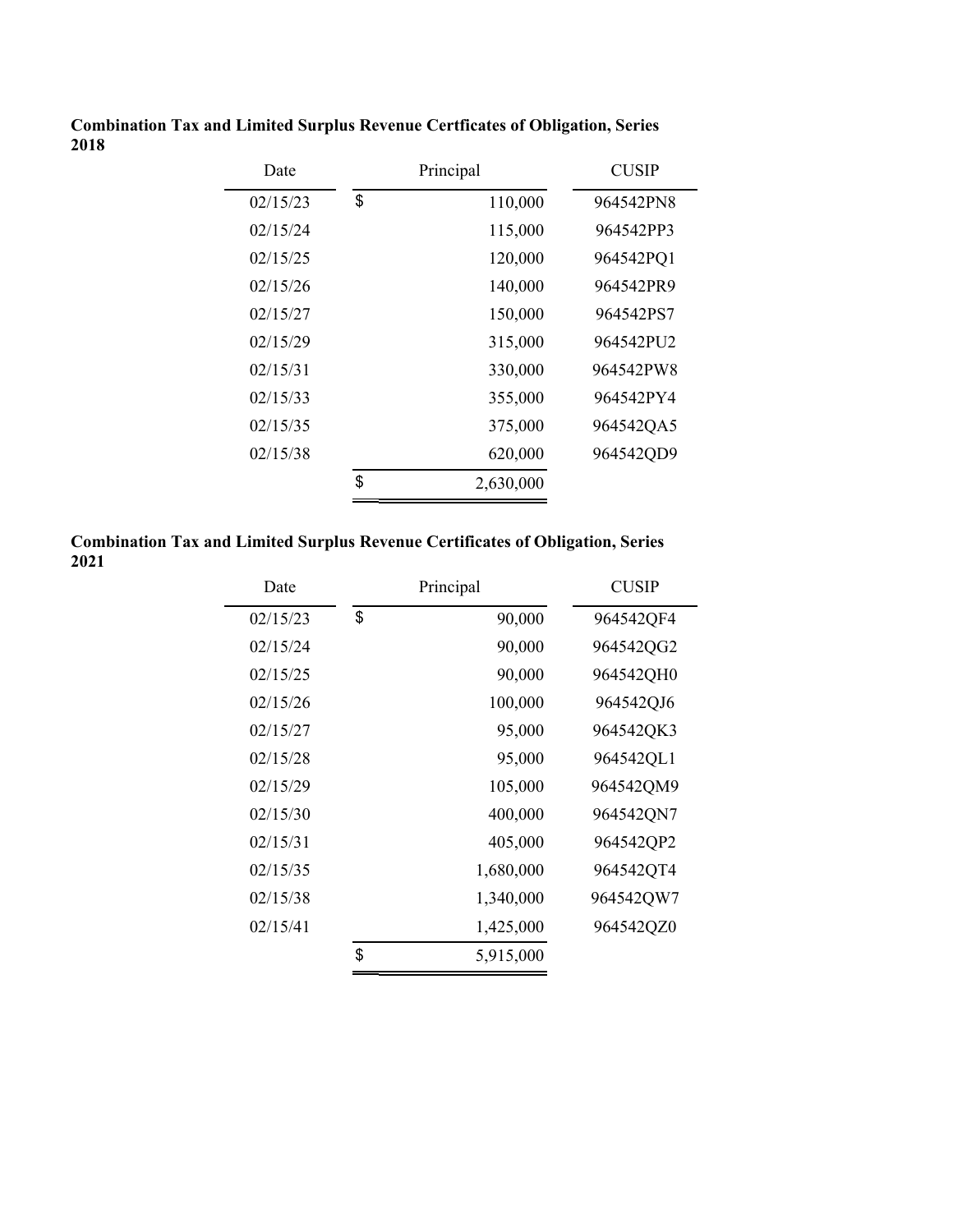| Date     | Principal     | <b>CUSIP</b> |
|----------|---------------|--------------|
| 02/15/23 | \$<br>30,000  | 964542RB2    |
| 02/15/24 | 30,000        | 964542RC0    |
| 02/15/25 | 30,000        | 964542RD8    |
| 02/15/26 | 30,000        | 964542RE6    |
| 02/15/27 | 30,000        | 964542RF3    |
| 02/15/28 | 30,000        | 964542RG1    |
| 02/15/29 | 30,000        | 964542RH9    |
| 02/15/30 | 35,000        | 964542RJ5    |
| 02/15/31 | 35,000        | 964542RK2    |
| 02/15/32 | 35,000        | 964542RL0    |
| 02/15/33 | 35,000        | 964542RM8    |
| 02/15/34 | 35,000        | 964542RN6    |
| 02/15/35 | 35,000        | 964542RP1    |
| 02/15/36 | 35,000        | 964542RQ9    |
| 02/15/37 | 35,000        | 964542RR7    |
| 02/15/38 | 35,000        | 964542RS5    |
| 02/15/39 | 35,000        | 964542RT3    |
| 02/15/40 | 40,000        | 964542RU0    |
| 02/15/41 | 40,000        | 964542RV8    |
|          | \$<br>640,000 |              |
|          |               |              |

**Combination Tax and Revenue Certificates of Obligation, Series 2021A (TWDB)**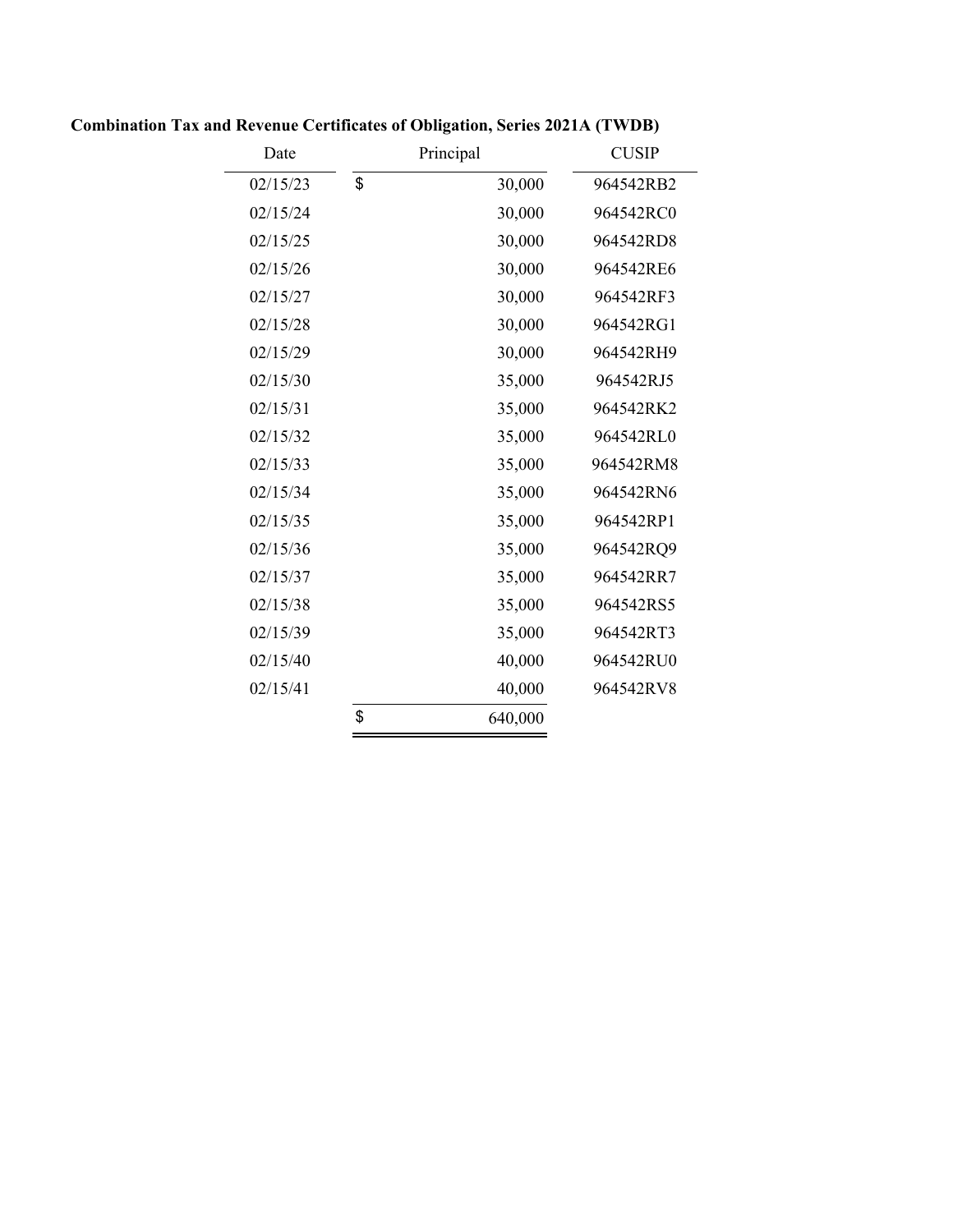# CONTINUING DISCLOSURE REPORT FOR THE FISCAL YEAR ENDED SEPTEMBER 30, 2021

# CITY OF WHITE SETTLEMENT, TEXAS

GENERAL OBLIGATION

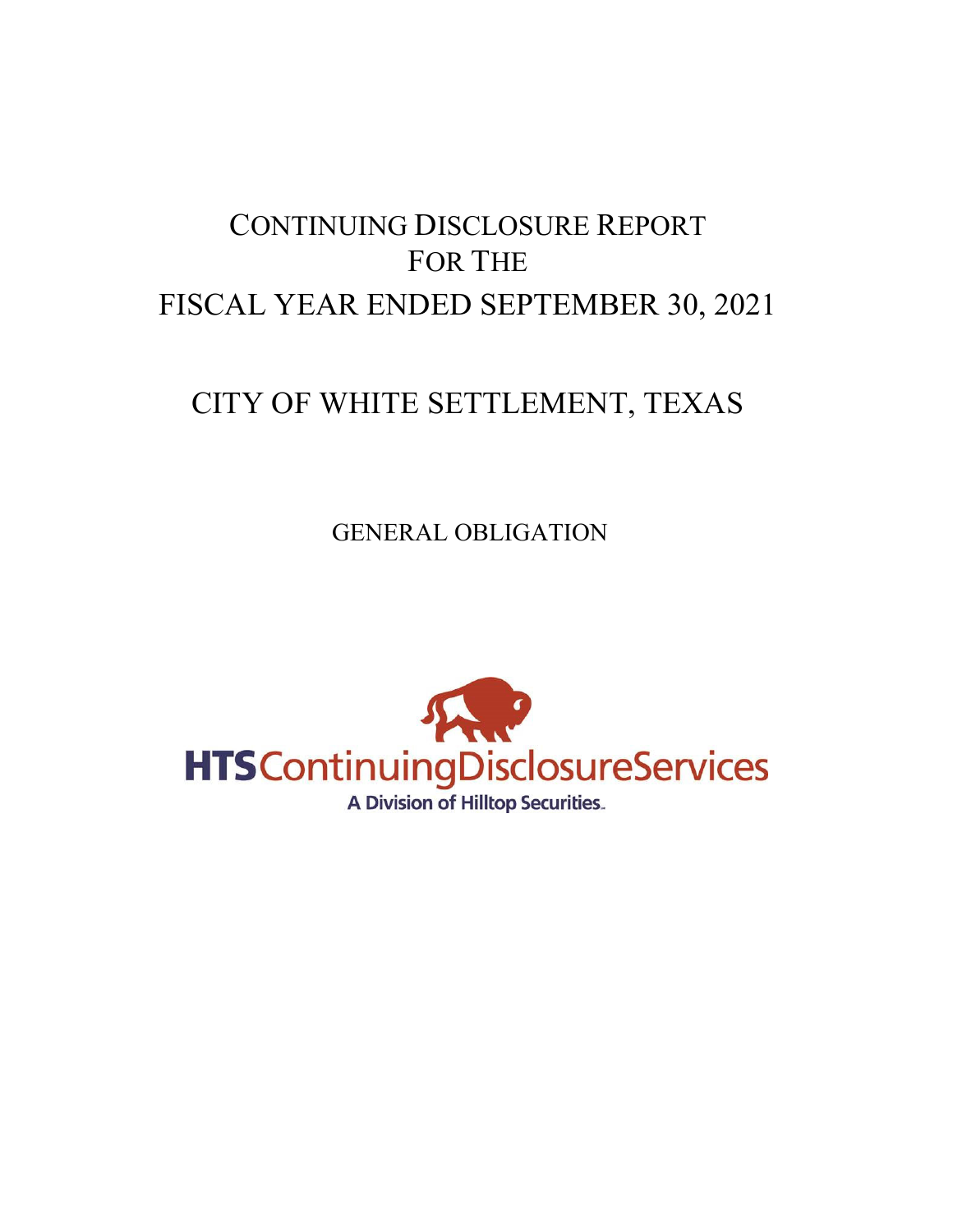## **FINANCIAL STATEMENTS**

The audited financial statements for the City for the fiscal year ended September 30, 2021 are being filed directly with the Municipal Securities Rulemaking Board's Electronic Municipal Market Access ("EMMA"), and are hereby incorporated by reference into this Annual Continuing Disclosure Report.

## **SIGNATURE OF ISSUER**

The information set forth herein has been obtained from the City and other sources believed to be reliable, but such information is not guaranteed as to accuracy or completeness and is not to be construed as a promise or guarantee. This Annual Continuing Disclosure Report may contain, in part, estimates and matters of opinion which are not intended as statements of fact, and no representation is made as to the correctness of such estimates and opinions, or that they will be realized. The information and expressions of opinion contained herein are subject to change without notice, and the delivery of this Annual Continuing Disclosure Report will not, under any circumstances, create any implication that there has been no change in the affairs of the City or other matters described.

#### **City of White Settlement, Texas**

 $\sqrt{s/}$ 

Krystal Crump Finance Director

Approved for Submission**:**

03/10/2022

**Date**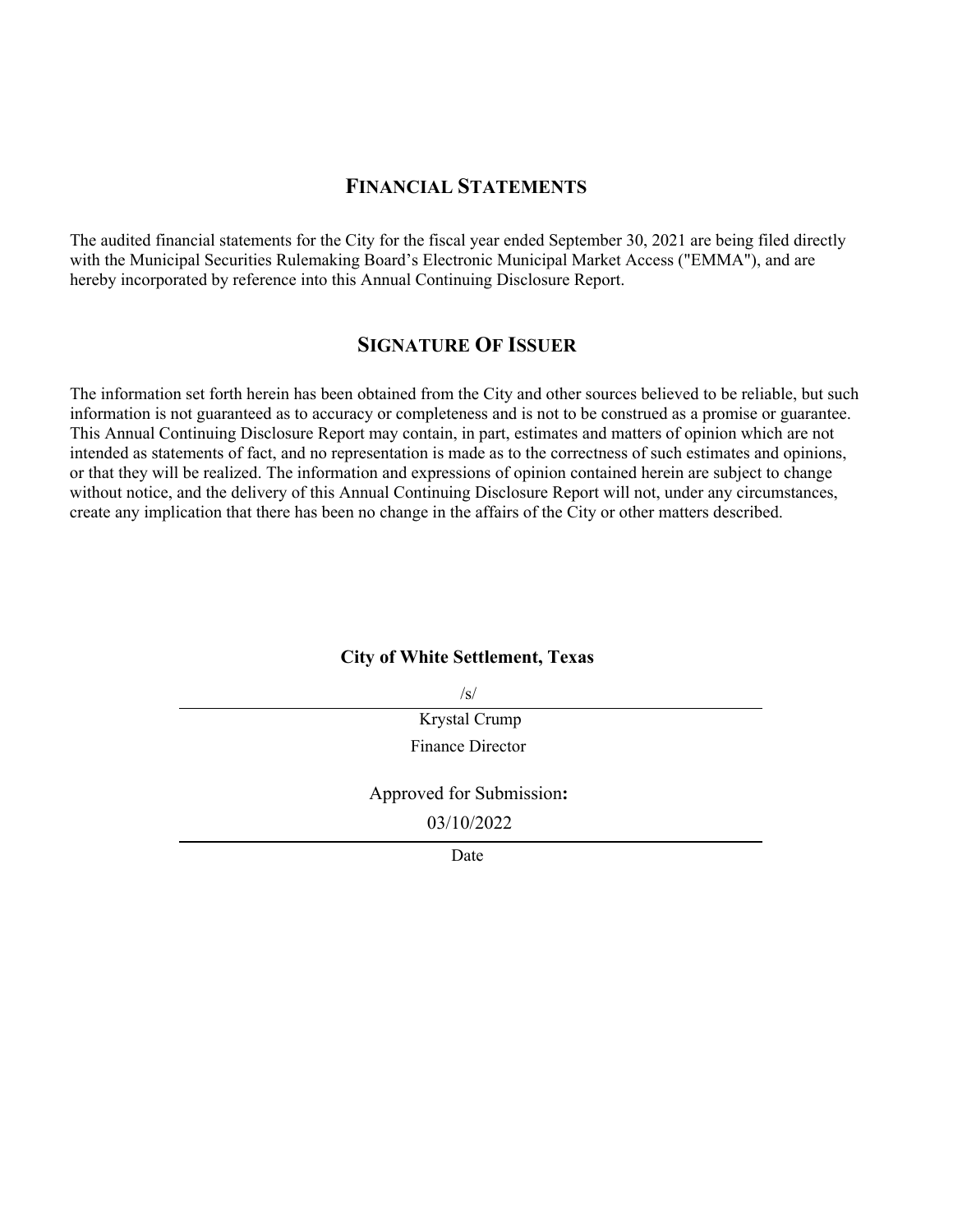# **CERTIFICATE OF SUBMISSION OF ANNUAL REPORT**

Subject to the continuing disclosure requirements of SEC Rule 15c2-12, this Annual Continuing Disclosure Report for the City of White Settlement, Texas with respect to the issues listed on the report cover was submitted directly to the Municipal Securities Rulemaking Board's Electronic Municipal Market Access ("EMMA") listed below.

> Municipal Securities Rulemaking Board ("MSRB") via the Electronic Municipal Market Access ("EMMA") system

HTS Continuing Disclosure Services, A Division of Hilltop Securities Inc.

Signed by:

/s/ Robert Spears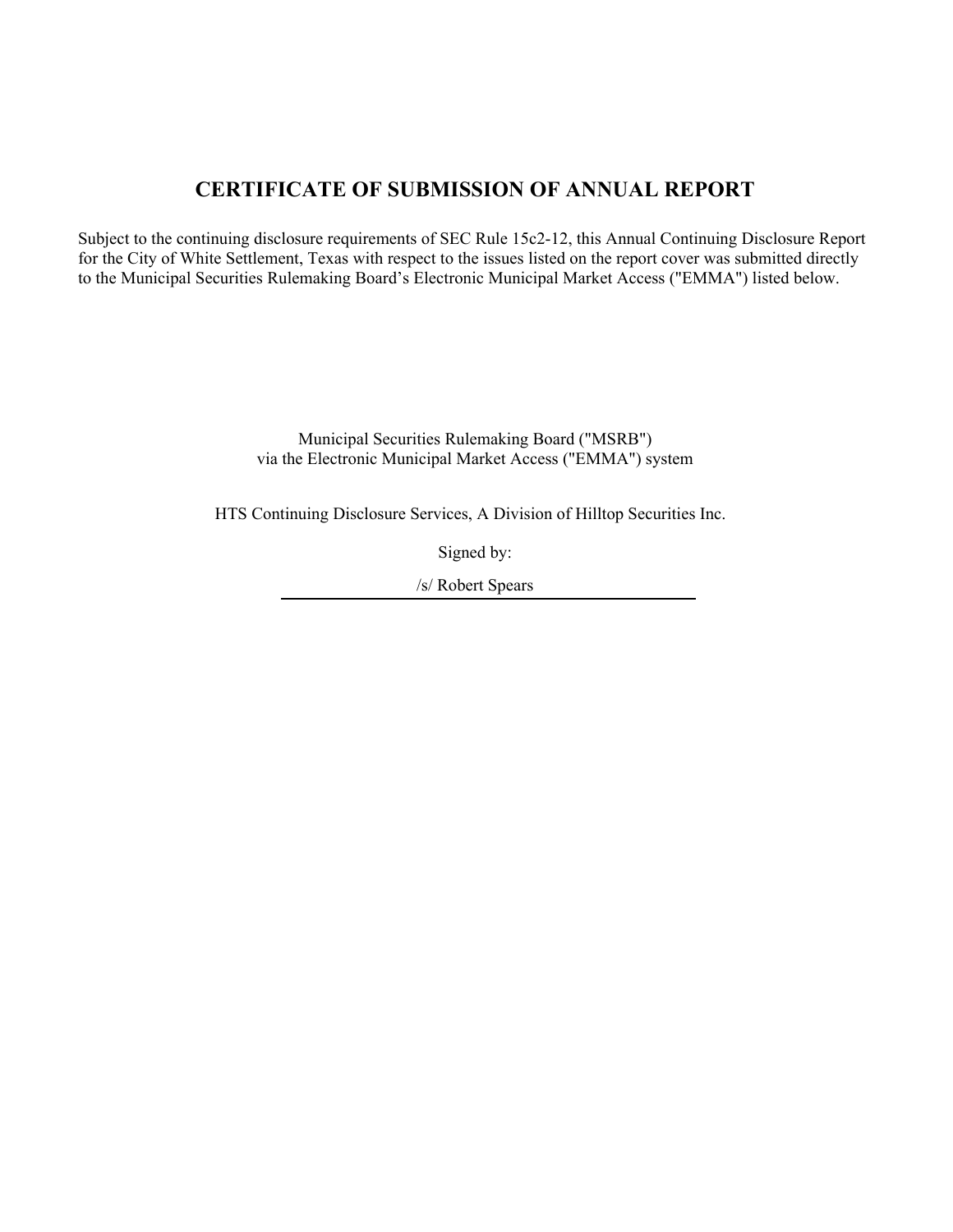## **CITY OF WHITE SETTLEMENT, TEXAS 2022 GENERAL OBLIGATION DEBT REPORT**

#### **TABLE 1 - VALUATION, EXEMPTIONS AND GENERAL OBLIGATION DEBT**

| 2021/22 Market Valuation Established by Tarrant Appraisal District    |               | \$1,440,022,420  |
|-----------------------------------------------------------------------|---------------|------------------|
| Less Exemptions/Reductions at 100% Market Value:                      |               |                  |
| Residential Homestead, Over 65 and Disabled                           | \$118,413,986 |                  |
| Disabled Veterans                                                     | 5,097,076     |                  |
| Cap Loss                                                              | 81,888,342    |                  |
| Nominal Value                                                         | 276,043       |                  |
| Solar & Wind                                                          |               |                  |
| Pollution Control                                                     | 634,481       |                  |
| Disaster                                                              | 35,082        |                  |
| Absolute                                                              | 130,301,510   |                  |
| Misc. Personal Property                                               | 2,733,569     | 339,380,090      |
| 2021/22 Taxable Assessed Valuation                                    |               | \$1,100,642,330  |
| General Obligation Debt Payable from Ad Valorem Taxes (as of 1-31-22) |               | \$<br>26,475,000 |
| Less: Self Supporting Debt <sup>(1)</sup>                             |               |                  |
| Water and Sewer Certificates of Obligation                            |               | 12,120,000       |
| Net General Obligation Debt Payable from Ad Valorem Taxes             |               | \$<br>14,355,000 |
| Interest and Sinking Fund (as of 1-31-22)                             |               | \$<br>494,796    |
|                                                                       |               | 1.30%            |
|                                                                       |               |                  |

 2022 Estimated Population - 17,824 Per Capita Taxable Assessed Valuation - \$61,751

Per Capita Net General Obligation Debt Payable from Ad Valorem Taxes - \$805

**\_\_\_\_\_\_\_\_\_\_** 

*(Remainder of page intentionally left blank.)* 

<sup>(1)</sup> General obligation debt in the amounts shown for which repayment is provided from revenues of the respective revenue systems. The amount of self-supporting debt is based on the percentages of revenue support as shown in Table 10. It is the City's current policy to provide these payments from respective system revenues; this policy is subject to change in the future.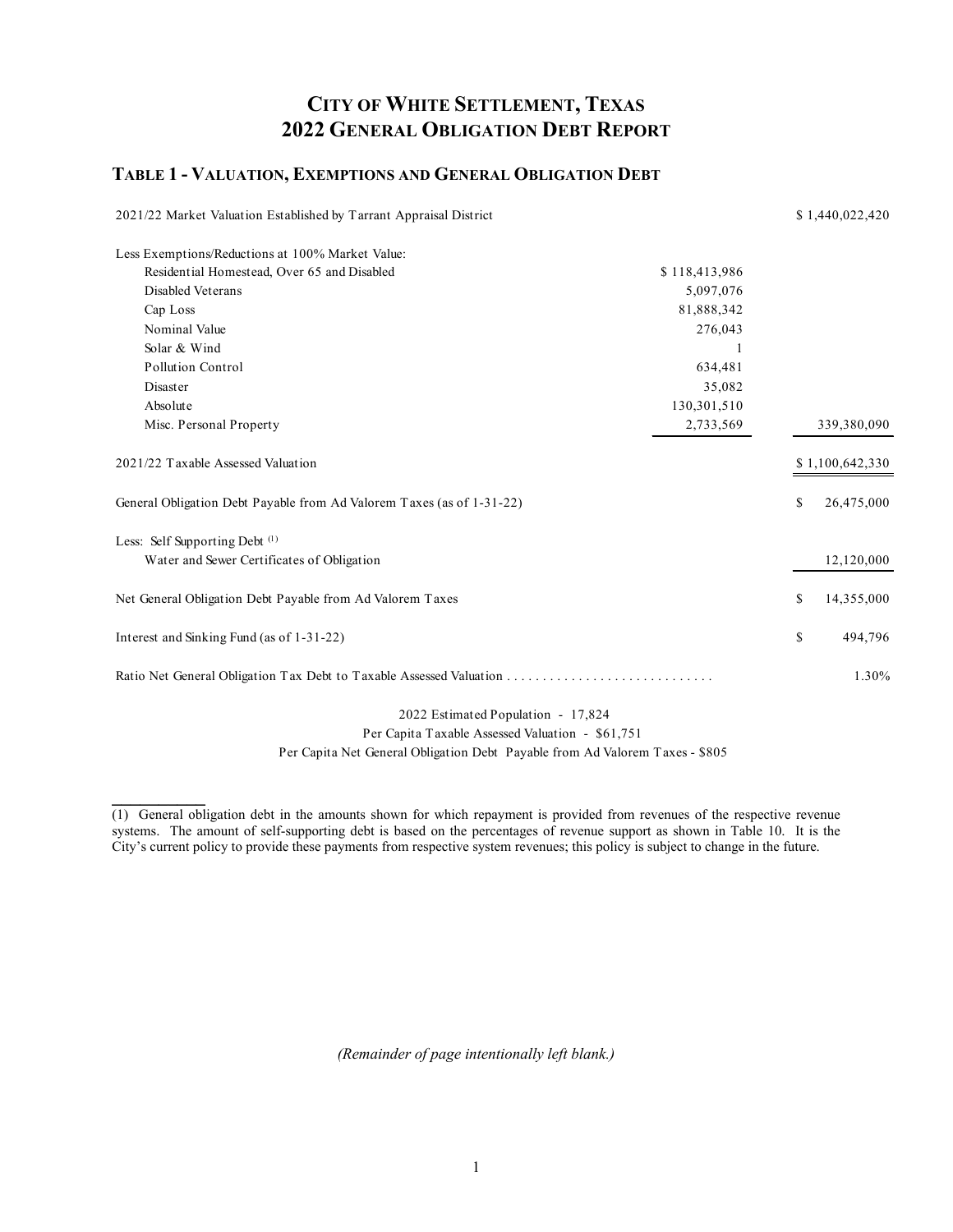## **TABLE 2 - TAXABLE ASSESSED VALUATION BY CATEGORY**

| Taxable Appraised Vaue for Fiscal Year Ended September 30, |          |                     |          |                 |          |
|------------------------------------------------------------|----------|---------------------|----------|-----------------|----------|
| 2022                                                       |          | 2021                |          | 2020            |          |
|                                                            | $%$ of   |                     | $%$ of   |                 | $%$ of   |
| Amount                                                     | Total    | Amount              | Total    | Amount          | Total    |
| 748,242,320<br>\$                                          | 51.96%   | S.<br>637, 356, 496 | 51.30%   | 639,918,854     | 48.87%   |
| 175,466,393                                                | 12.18%   | 133,387,072         | 10.74%   | 166,677,170     | 12.73%   |
| 31,552,380                                                 | 2.19%    | 30,160,519          | 2.43%    | 31,393,684      | 2.40%    |
|                                                            | $0.00\%$ | 53,550              | $0.00\%$ |                 | $0.00\%$ |
| 343,850,256                                                | 23.88%   | 327,898,674         | 26.39%   | 305,224,459     | 23.31%   |
| 15,264,792                                                 | 1.06%    | 20,727,194          | 1.67%    | 15,476,243      | 1.18%    |
| 2,233,560                                                  | 0.16%    | 2,818,470           | 0.23%    | 4,336,180       | 0.33%    |
| 11,793,571                                                 | 0.82%    | 12,682,541          | 1.02%    | 19,405,503      | 1.48%    |
| 56,987,477                                                 | 3.96%    | 30,379,215          | 2.45%    | 39,413,013      | 3.01%    |
| 43,283,838                                                 | 3.01%    | 36,941,702          | 2.97%    | 77,484,528      | 5.92%    |
| 993,353                                                    | 0.07%    | 1,044,887           | 0.08%    | 1,088,357       | $0.07\%$ |
|                                                            | $0.00\%$ | 141,356             | 0.01%    | 742,505         | $0.07\%$ |
| 9,793,738                                                  | 0.68%    | 8,173,064           | 0.66%    | 8,260,761       | 0.63%    |
| 560,742                                                    | 0.04%    | 560,742             | 0.05%    |                 | $0.00\%$ |
| \$1,440,022,420                                            | 100.00%  | \$1,242,325,482     | 100.00%  | \$1,309,421,257 | 100.00%  |
| (339, 380, 090)                                            |          | (307, 768, 652)     |          | (323, 526, 220) |          |
| \$1,100,642,330                                            |          | 934,556,830         |          | 985,895,037     |          |
|                                                            |          |                     |          |                 |          |

|                                            | Taxable Appraised Value for     |          |                    |          |  |  |  |  |  |
|--------------------------------------------|---------------------------------|----------|--------------------|----------|--|--|--|--|--|
|                                            | Fiscal Year Ended September 30, |          |                    |          |  |  |  |  |  |
|                                            | 2019                            |          | 2018               |          |  |  |  |  |  |
|                                            |                                 | $%$ of   |                    | $%$ of   |  |  |  |  |  |
| Category                                   | Amount                          | Total    | Amount             | Total    |  |  |  |  |  |
| Real, Residential, Single-Family           | \$.<br>449,746,207              | 53.20%   | \$.<br>392,125,875 | 49.70%   |  |  |  |  |  |
| Real, Residential, Multi-Family            | 124, 141, 056                   | 14.69%   | 91,833,007         | 11.64%   |  |  |  |  |  |
| Real, Vacant Lots/Tracts                   | 11,535,366                      | 1.36%    | 10,632,399         | 1.35%    |  |  |  |  |  |
| Real, Acreage (Land Only)                  | 219                             | $0.00\%$ | 968                | $0.00\%$ |  |  |  |  |  |
| Real, Commercial                           | 188,001,593                     | 22.24%   | 165,228,818        | 20.94%   |  |  |  |  |  |
| Real, Industrial                           | 14,601,088                      | 1.73%    | 13,649,429         | 1.73%    |  |  |  |  |  |
| Real Property, Oil, Gas and Other Minerals | 1,493,650                       | 0.18%    | 332,480            | 0.04%    |  |  |  |  |  |
| Real and Tangible Personal, Utilities      | 20,460,410                      | 2.42%    | 17,686,707         | 2.24%    |  |  |  |  |  |
| Tangible Personal, Commercial              | 26,411,993                      | 3.12%    | 42,191,673         | 5.35%    |  |  |  |  |  |
| Tangible Personal, Industrial              | 1,361,621                       | 0.16%    | 47,430,766         | 6.01%    |  |  |  |  |  |
| Tangible Personal, Mobile Homes            | 1,069,159                       | 0.13%    | 1,156,834          | 0.15%    |  |  |  |  |  |
| Residential Inventory                      | 565,820                         | 0.07%    |                    | $0.00\%$ |  |  |  |  |  |
| Tangible Personal, Other                   | 5,935,156                       | 0.70%    | 6,794,592          | 0.86%    |  |  |  |  |  |
| Vacant Right of Way                        |                                 | $0.00\%$ |                    | $0.00\%$ |  |  |  |  |  |
| Total Appraised Value Before Exemptions    | S<br>845, 323, 338              | 100.00%  | \$<br>789,063,548  | 100.00%  |  |  |  |  |  |
| Less: Total Exemptions/Reductions          | (97, 291, 999)                  |          | (86, 326, 177)     |          |  |  |  |  |  |
| Taxable Assessed Value                     | 748,031,339<br>S                |          | 702,737,371<br>S   |          |  |  |  |  |  |

 $\mathcal{L}_\text{max}$ NOTE: Valuations shown are certified taxable assessed values reported by the Tarrant Appraisal District to the State Comptroller of Public Accounts. Certified values are subject to change throughout the year as contested values are resolved and the Appraisal District updates records.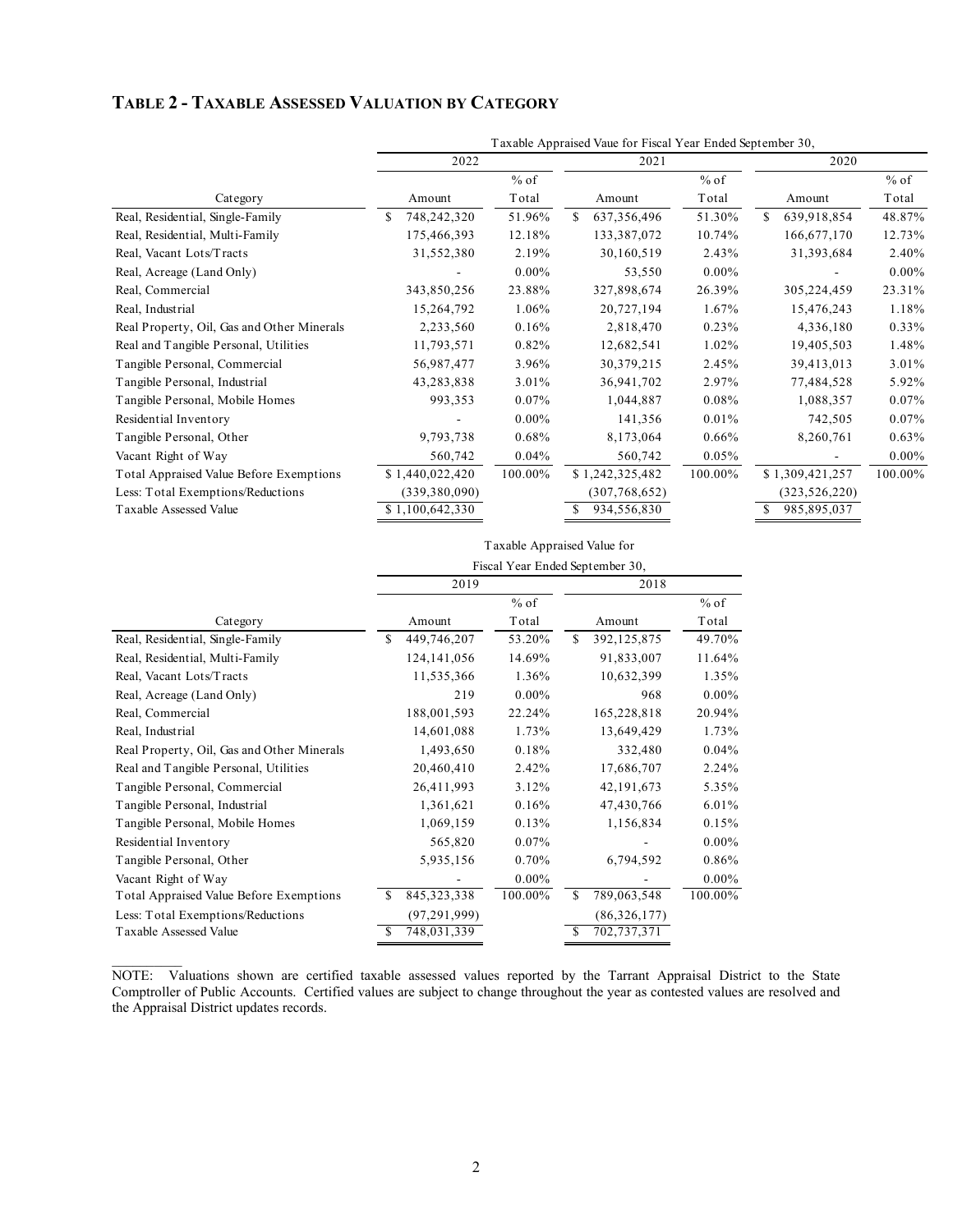|          |                |                          |            | Net            | Ratio of      |           |
|----------|----------------|--------------------------|------------|----------------|---------------|-----------|
| Fiscal   |                |                          | Taxable    | Tax Debt       | G.O. Tax Debt | G. O. Tax |
| Year     |                | Taxable                  | Assessed   | Outstanding    | to Taxable    | Debt      |
| Ended    | Estimated      | Assessed                 | Valuation  | at End         | Assessed      | Per       |
| $9 - 30$ | Population     | Valuation <sup>(3)</sup> | Per Capita | of Year        | Valuation     | Capita    |
| 2018     | 17,380(1)      | \$<br>702,737,371        | \$40,434   | \$16,755,000   | 2.38%         | \$<br>964 |
| 2019     | $17,600^{(1)}$ | 748,031,339              | 42,502     | 15,965,000     | 2.13%         | 907       |
| 2020     | $17,740^{(1)}$ | 985,895,037              | 55,575     | 15,170,000     | 1.54%         | 855       |
| 2021     | $17,740^{(2)}$ | 934,556,830              | 52,681     | 14,355,000     | 1.54%         | 809       |
| 2022     | 17.824(2)      | 1,100,642,330            | 61,751     | 13,520,000 (4) | 1.23%         | 759       |
|          |                |                          |            |                |               |           |

#### **TABLE 3 - VALUATION AND GENERAL OBLIGATION DEBT HISTORY**

(1) Source: North Central Texas Council of Governments.

(2) Estimated, provided by City staff.

(3) As reported by Tarrant Appraisal District.

(4) Projected.

**\_\_\_\_\_\_\_\_\_\_\_** 

## **TABLE 4 - TAX RATE, LEVY AND COLLECTION HISTORY**

| Fiscal   |            |            |              |             |               |               |
|----------|------------|------------|--------------|-------------|---------------|---------------|
| Year     |            |            |              |             |               |               |
| Ended    | Tax        | General    | Interest and |             | % Current     | $%$ Total     |
| $9 - 30$ | Rate       | Fund       | Sinking Fund | Tax Levy    | Collections   | Collections   |
| 2018     | \$0.762127 | \$0.611219 | \$0.150908   | \$5,559,769 | 98.90%        | 99.47%        |
| 2019     | 0.762186   | 0.612374   | 0.149812     | 6,506,890   | 97.63%        | 99.11%        |
| 2020     | 0.732245   | 0.577480   | 0.154765     | 7,441,095   | 97.47%        | 97.47%        |
| 2021     | 0.746200   | 0.611145   | 0.135055     | 7,504,848   | 100.56%       | 102.56%       |
| 2022     | 0.741795   | 0.616469   | 0.125326     | 8,164,510   | (1)<br>84.84% | (1)<br>85.63% |
|          |            |            |              |             |               |               |

(1) Collection through January 31, 2022.

## **TABLE 5 - TEN LARGEST TAXPAYERS**

|                                 |                                       | 2021/22<br>Taxable    | $%$ of Total<br><b>T</b> axable |
|---------------------------------|---------------------------------------|-----------------------|---------------------------------|
| Name of Taxpayer                | Nature of Property                    | Assessed<br>Valuation | Assessed<br>Valuation           |
| DCP Gold Creek LLC              | Apartments                            | 65,605,000<br>S.      | 5.96%                           |
| SPM Flow Control Inc.           | Oil & Gas Drilling Services/Equipment | 42,664,285            | 3.88%                           |
| AV Brickell Pointe Ltd.         | Apartments                            | 23,770,000            | 2.16%                           |
| AEP Charter High Point Ft W LLC | Commercial Building                   | 19,206,139            | 1.74%                           |
| WG NLA LLC                      | Industrial Manufacturing              | 16,688,764            | 1.52%                           |
| TVC Communications LLC          | Telephone Utility                     | 14,100,944            | 1.28%                           |
| Lowe's Home Center Inc.         | Retail Store                          | 13, 353, 255          | 1.21%                           |
| Manitoba Management Inc.        | Apartments                            | 11,600,000            | 1.05%                           |
| Deepdale Investments Ltd.       | Apartments                            | 11,300,000            | 1.03%                           |
| Oncor Electric Delivery Co. LLC | Electric Utility/Power Plant          | 9,187,445             | 0.83%                           |
|                                 |                                       | \$227,475,832         | 20.67%                          |
|                                 |                                       |                       |                                 |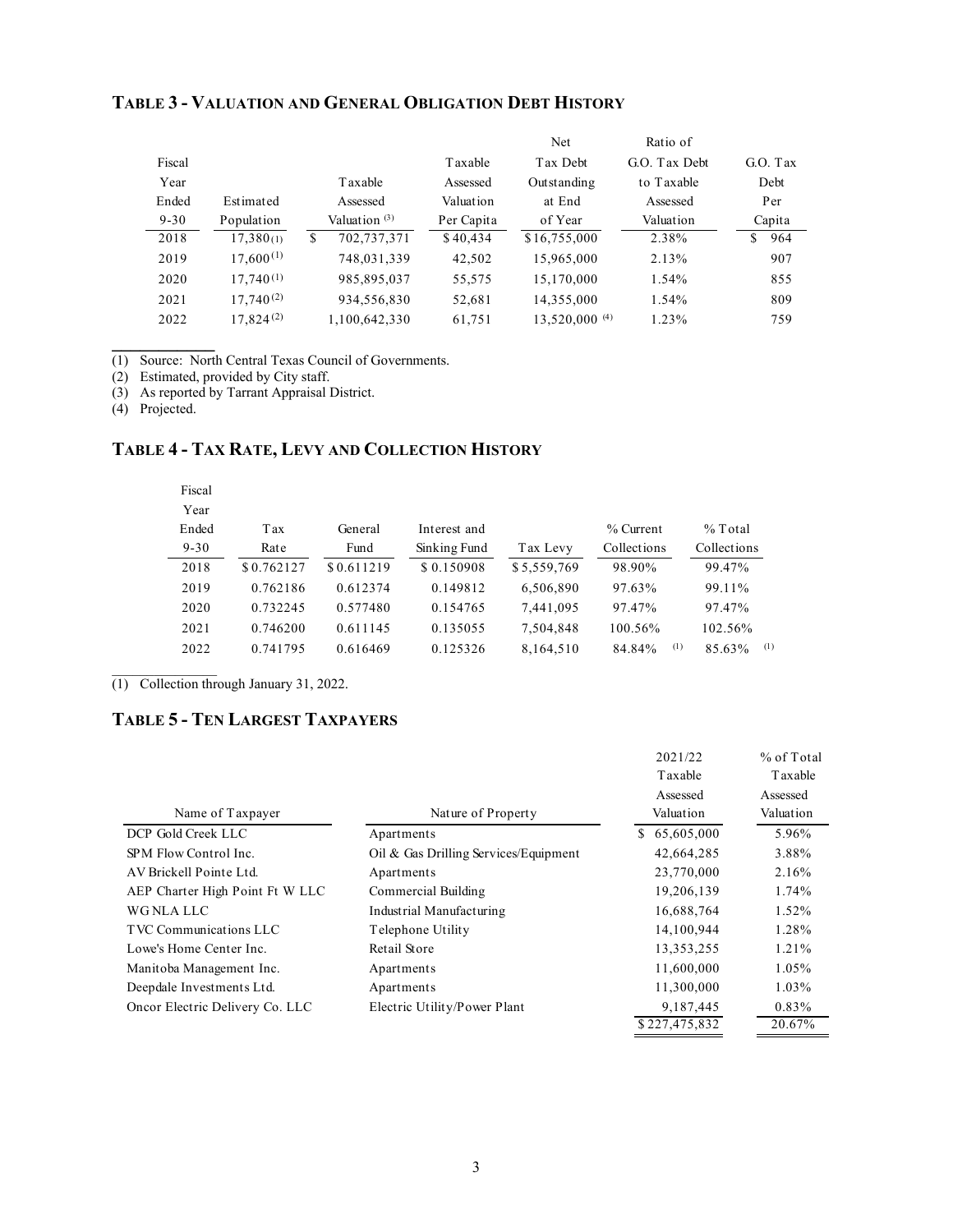| Fiscal |                 |                          |                 |               | Total            |           |
|--------|-----------------|--------------------------|-----------------|---------------|------------------|-----------|
| Year   |                 |                          |                 | Less: Self-   | Debt Service     | $%$ of    |
| Ended  |                 | Outstanding Debt Service |                 | Supporting    | Less System      | Principal |
| 9/30   | Principal       | Interest                 | Total           | Debt Service  | Requirements     | Retired   |
| 2022   | 1,435,000<br>\$ | $\mathbf S$<br>894,132   | 2,329,132<br>S. | \$<br>931,742 | 1,397,390<br>\$. |           |
| 2023   | 1,495,000       | 833,524                  | 2,328,524       | 927,023       | 1,401,501        |           |
| 2024   | 1,540,000       | 787,439                  | 2,327,439       | 929,551       | 1,397,888        |           |
| 2025   | 1,585,000       | 739,876                  | 2,324,876       | 926,529       | 1,398,348        |           |
| 2026   | 1,645,000       | 686,402                  | 2,331,402       | 930,747       | 1,400,656        | 29.08%    |
| 2027   | 1,700,000       | 625,984                  | 2,325,984       | 926,841       | 1,399,143        |           |
| 2028   | 1,760,000       | 563,528                  | 2,323,528       | 926,662       | 1,396,866        |           |
| 2029   | 1,830,000       | 499,431                  | 2,329,431       | 930,313       | 1,399,119        |           |
| 2030   | 1,495,000       | 437,428                  | 1,932,428       | 724,097       | 1,208,331        |           |
| 2031   | 1,555,000       | 378,562                  | 1,933,562       | 724,218       | 1,209,344        | 60.59%    |
| 2032   | 1,610,000       | 317,861                  | 1,927,861       | 719,733       | 1,208,128        |           |
| 2033   | 1,670,000       | 254,256                  | 1,924,256       | 719,618       | 1,204,638        |           |
| 2034   | 1,745,000       | 187,449                  | 1,932,449       | 723,837       | 1,208,613        |           |
| 2035   | 1,805,000       | 117,452                  | 1,922,452       | 717,527       | 1,204,925        |           |
| 2036   | 675,000         | 73,425                   | 748,425         | 529,575       | 218,850          | 88.93%    |
| 2037   | 685,000         | 56,608                   | 741,608         | 525,098       | 216,509          |           |
| 2038   | 705,000         | 39,356                   | 744,356         | 525,460       | 218,897          |           |
| 2039   | 500,000         | 25,630                   | 525,630         | 525,630       |                  |           |
| 2040   | 515,000         | 15,554                   | 530,554         | 530,554       |                  |           |
| 2041   | 525,000         | 5,220                    | 530,220         | 530,220       |                  | 100.00%   |
|        | \$26,475,000    | 7,539,118<br>S           | \$34,014,118    | \$14,924,972  | \$19,089,146     |           |

## **TABLE 7 – GENERAL OBLIGATION DEBT SERVICE REQUIREMENTS**

## **TABLE 8 - INTEREST AND SINKING FUND BUDGET PROJECTION**

 $\mathcal{L}=\mathcal{L}^{\mathcal{L}}$ (1) Source: 2021-2022 Budget.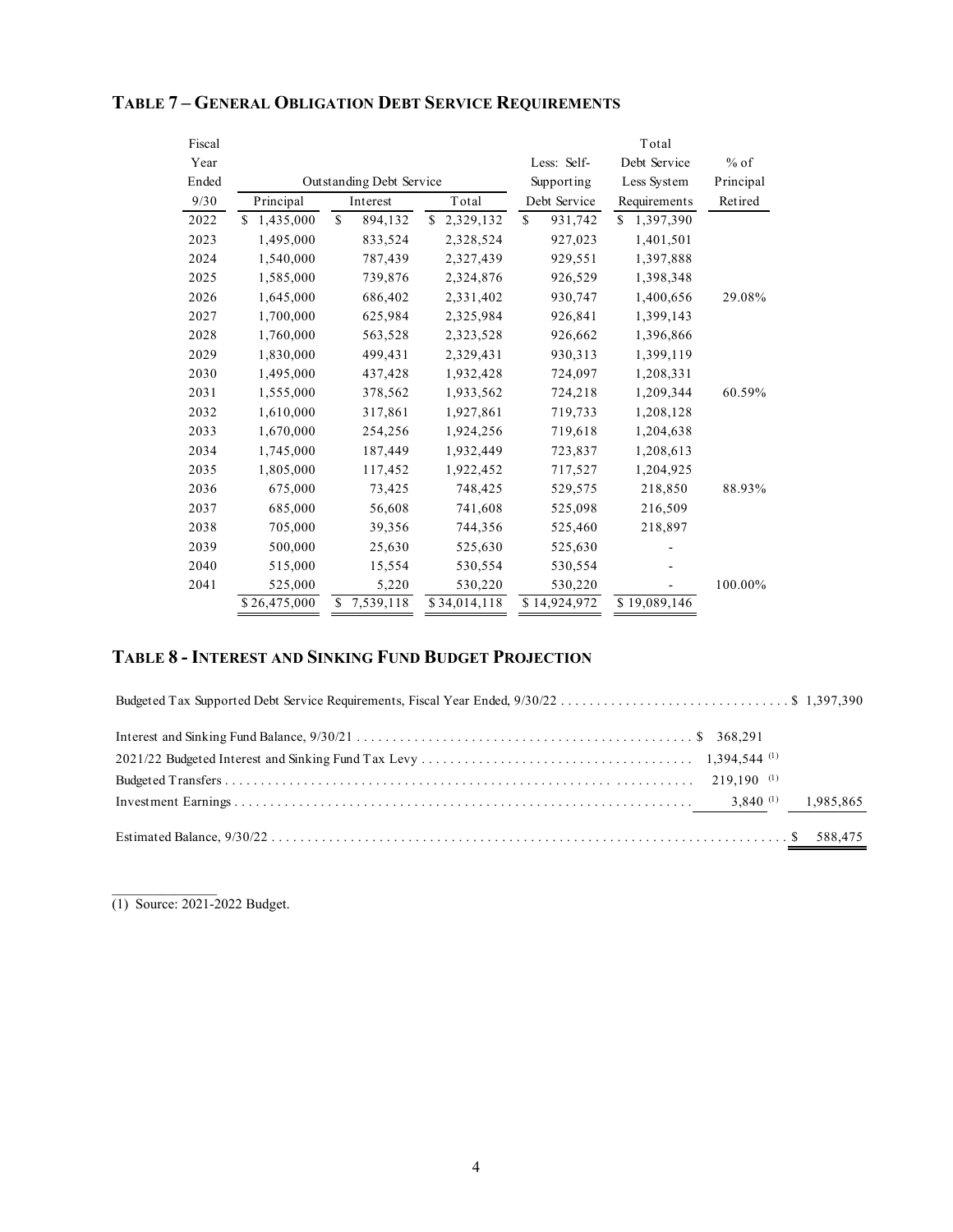#### **TABLE 9 – COMPUTATION OF SELF-SUPPORTING DEBT**

| Net Revenue Available for Debt Service from Waterworks and Sewer System, Fiscal Year Ended 9-30-21 \$3,649,602 |  |
|----------------------------------------------------------------------------------------------------------------|--|
|                                                                                                                |  |
|                                                                                                                |  |
|                                                                                                                |  |
|                                                                                                                |  |
|                                                                                                                |  |

## **TABLE 10 - AUTHORIZED BY UNISSUED GENERAL OBLIGATION BONDS**

The City currently does not have any authorized but unissued general obligation debt.

## **TABLE 11 - OTHER OBLIGATIONS**

Capital leases payable is comprised of the following issue at September 30, 2021:

\$706,626 Capital Lease for the purchase of thirty one vehicles. Eleven of the vehicles are stictely for Crime District purposes. Payments are made monthly at \$144,494 through 2025, interest at 5.21% - 6.21% 503,712

The assets acquired through capital leases are as follows:

|                                | Governmental<br>Activities |  |
|--------------------------------|----------------------------|--|
| Assets                         |                            |  |
| Machinery and Equipment        | 503,712                    |  |
| Less: accumulated depreciation | (153, 637)                 |  |
| Total                          | 350,075                    |  |

The future minimum lease obligation and the net present value of these minimum lease payments as of September 30, 2020, were as follows:

| Fiscal                                  | Governmental |            |
|-----------------------------------------|--------------|------------|
| Year                                    |              | Activities |
| 2022                                    | 227,488<br>S |            |
| 2023                                    |              | 227,488    |
| 2024                                    |              | 211,743    |
| 2025                                    |              | 86,489     |
| 2026                                    |              | 102,710    |
| Total Minimum lease payable             |              | 855,918    |
| Less: amounts representing interest     |              | (125, 155) |
| Present value of minimum lease payments |              | 730,763    |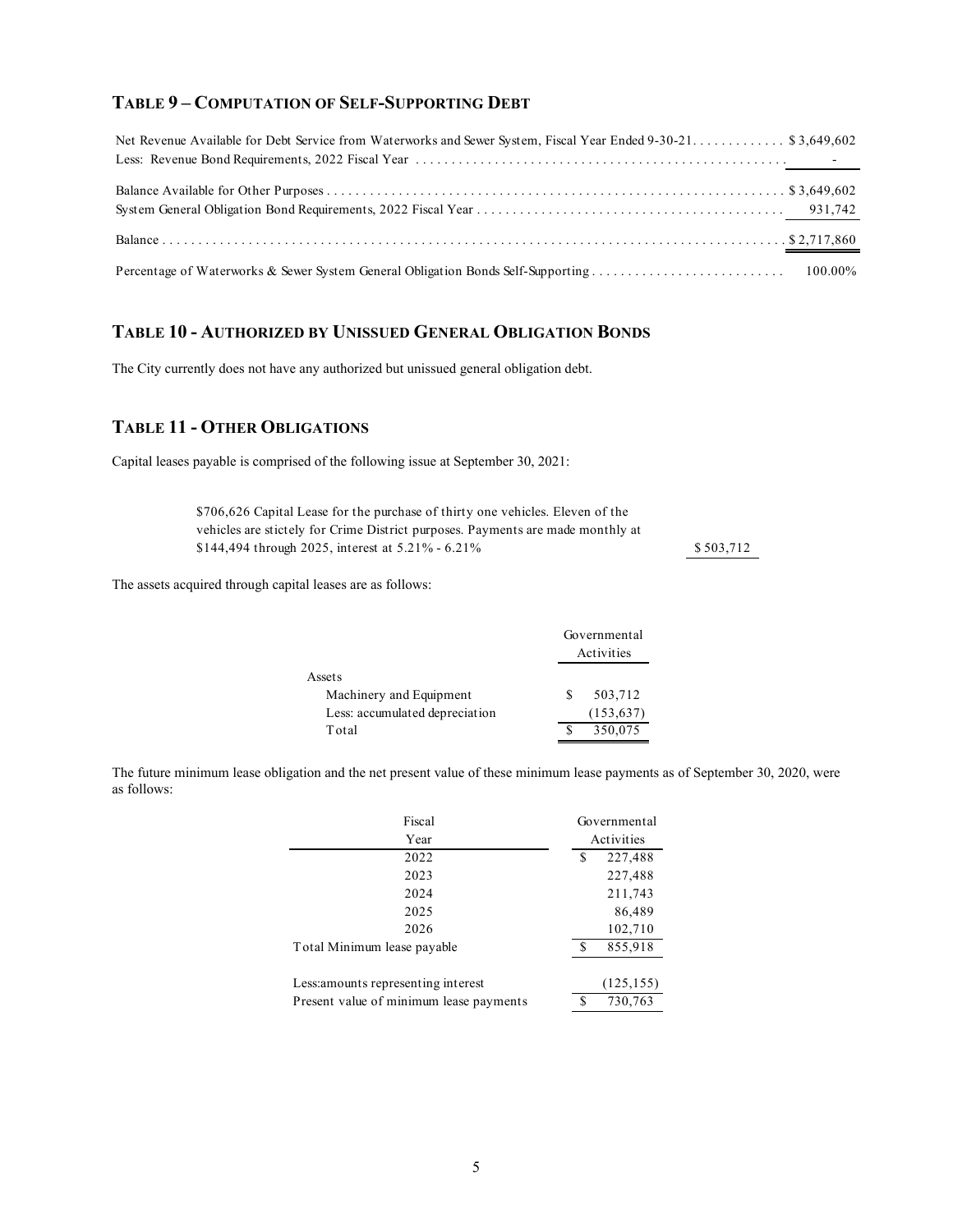| Revenues:                          | Fiscal Year Ended September 30, |                 |               |                        |                            |  |  |
|------------------------------------|---------------------------------|-----------------|---------------|------------------------|----------------------------|--|--|
| Program Revenues                   | 2021                            | 2020            | 2019          | 2018                   | 2017                       |  |  |
| Charges for Services               | 843,059<br>\$.                  | \$<br>780,553   | \$<br>996,886 | \$1,088,010            | $\mathbb{S}$<br>1,338,959  |  |  |
| Operating Grants and Contributions | 63,177                          | 101,837         | 89,809        | 97,170                 | 100,866                    |  |  |
| Capital Grants and Contributions   | 693,271                         | 274,729         | 5,924         | 14,000                 | 397,251                    |  |  |
| General Revenues                   |                                 |                 |               |                        |                            |  |  |
| Property Taxes                     | 7,960,951                       | 7,317,421       | 6,530,351     | 5,581,370              | 5,108,248                  |  |  |
| Sales Taxes                        | 5,258,716                       | 4,438,911       | 4,570,870     | 5,322,594              | 4,017,558                  |  |  |
| Franchise Taxes                    | 1,122,178                       | 1,311,146       | 1,347,717     | 1,364,626              | 1,253,174                  |  |  |
| Hotel Occupancy Taxes              | 339,259                         | 278,943         | 366,994       | 350,720                | 357,912                    |  |  |
| Oil and Gas Royalties              | 36,571                          | 13,006          | 48,871        | 50,009                 | 35,314                     |  |  |
| <b>Interest Earnings</b>           | 207,515                         | 480,682         | 721,055       | 341,024                | 207,537                    |  |  |
| Gain on Sale of Assets             | 27,145                          | 89,627          | 220,500       | 359,484                | 385,427                    |  |  |
| Other Revenue                      | 144,966                         | 149,073         | 106,322       | 104,246                | 208,641                    |  |  |
| <b>Total Revenues</b>              | 16,696,808<br>\$.               | \$15,235,928    | \$15,005,299  | \$14,673,253           | \$<br>13,410,887           |  |  |
| Expenses:                          |                                 |                 |               |                        |                            |  |  |
| General Government                 | 2,618,585<br>\$                 | 2,196,208<br>\$ | \$2,320,094   | \$1,830,107            | \$<br>3,004,317            |  |  |
| Public Safety                      | 6,949,654                       | 7,266,214       | 6,962,807     | 6,416,920              | 8,351,956                  |  |  |
| Public Works                       | 1,455,448                       | 1,764,120       | 2,300,499     | 1,302,154              | 1,510,737                  |  |  |
| Public Health                      |                                 |                 |               | 197,429                | 261,628                    |  |  |
| Economic Development               | 13,714                          | 30,329          |               | 142,472                | 351,446                    |  |  |
| Culture and Recreation             | 1,538,126                       | 1,490,664       | 1,750,861     | 2,504,485              | 4,816,249                  |  |  |
| Non-Departmental                   |                                 |                 |               | 115,936                |                            |  |  |
| Interest on Long-Term Debt         | 1,144,536                       | 1,187,542       | 1,204,227     | 1,144,944              | 1,161,107                  |  |  |
| <b>Bond Issuance Costs</b>         |                                 |                 | 60,284        | 9,390                  | 62,870                     |  |  |
| <b>Total Expenses</b>              | 13,720,063<br>S.                | \$13,935,077    | \$14,598,772  | \$13,663,837           | $\mathbb{S}$<br>19,520,310 |  |  |
| Increase in Net Position           |                                 |                 |               |                        |                            |  |  |
| before Transfers                   | 2,976,745<br>\$                 | 1,300,851<br>S. | \$<br>406,527 | 1,009,416<br>\$        | (6,109,423)<br>\$          |  |  |
| Extraordinary Items                |                                 | 1,175,000       |               |                        |                            |  |  |
| Transfers                          | (135, 803)                      | (14, 447, 709)  | 1,376,687     | (227, 799)             | (788, 362)                 |  |  |
| Increas (Decreace) in Net Position | \$<br>2,840,942                 | \$(11,971,858)  | \$1,783,214   | $\mathbb S$<br>781,617 | $\mathbf S$<br>(6,897,785) |  |  |
| Net Position October 1             | 18,651,639                      | 30,623,497      | 28,840,283    | 28,313,882             | 35,211,667                 |  |  |
| Prior Period Adjustment            |                                 |                 |               | (255, 216)             |                            |  |  |
| Net Position September 30          | \$21,492,581                    | \$18,651,639    | \$30,623,497  | \$28,840,283           | 28,313,882<br>$\mathbb{S}$ |  |  |

## **TABLE 12 – CHANGES IN NET POSITION**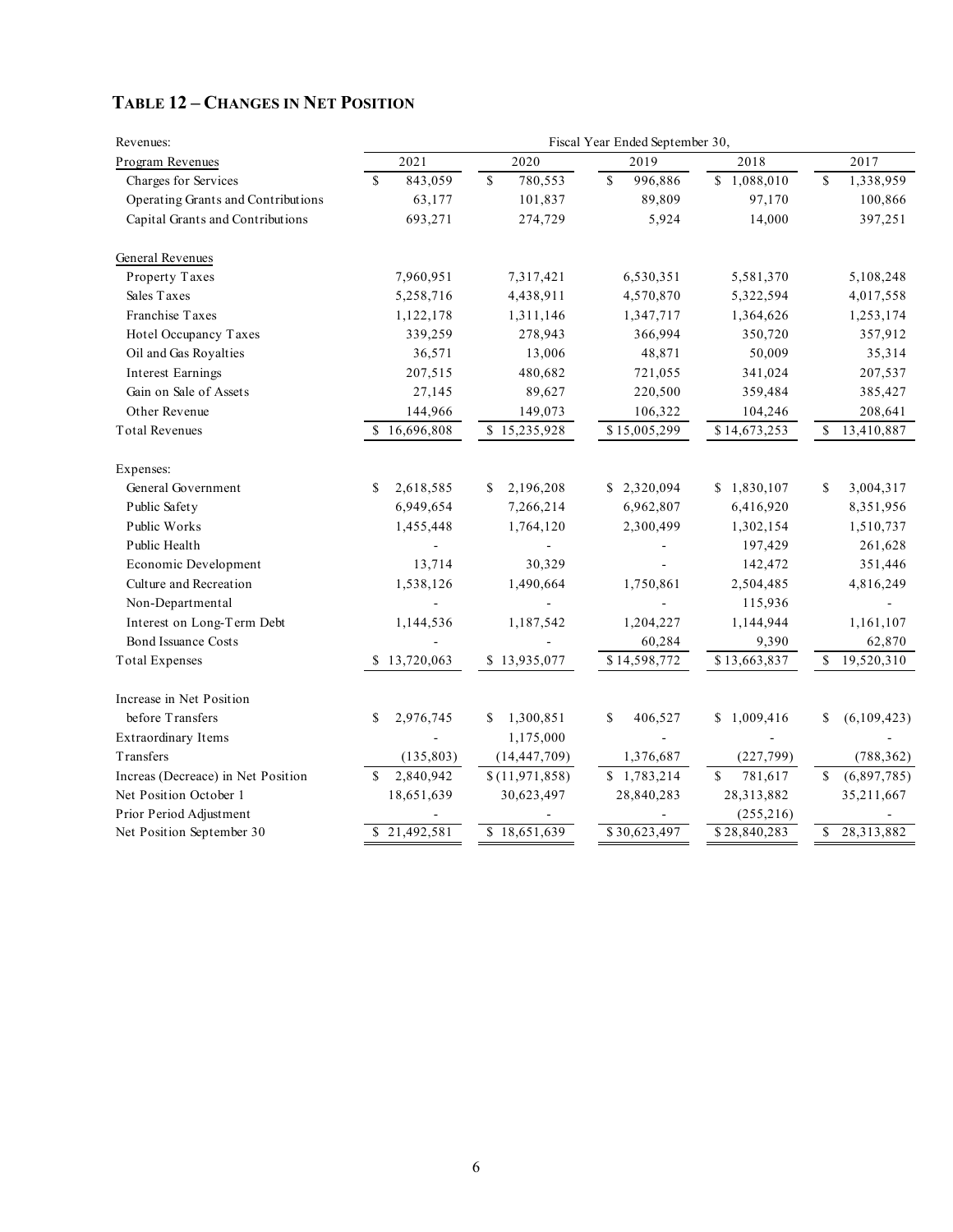## **TABLE 12A - GENERAL FUND REVENUE AND EXPENDITURE HISTORY**

|                                              | Fiscal Year Ended September 30, |                  |                        |                        |                            |
|----------------------------------------------|---------------------------------|------------------|------------------------|------------------------|----------------------------|
| Revenues                                     | 2021                            | 2020             | 2019                   | 2018                   | 2017                       |
| Taxes:                                       |                                 |                  |                        |                        |                            |
| Ad Valorem                                   | \$6,404,351                     | \$5,901,810      | \$5,187,925            | \$4,476,893            | \$<br>4,063,967            |
| <b>Sales</b>                                 | 2,661,159                       | 2,245,501        | 2,327,301              | 2,704,160              | 2,051,058                  |
| Franchise                                    | 870,621                         | 896,767          | 956,520                | 979,164                | 939,417                    |
| Fines and Forefeitures                       | 278,600                         | 291,800          | 302,695                | 409,556                | 527,474                    |
| Licenses and Permits                         | 344,706                         | 324,089          | 412,687                | 360,522                | 467,211                    |
| Intergovernmental Revenue                    | 41,580                          | 51,030           | 28,350                 | 36,000                 | 36,000                     |
| Charges for Services                         | 216,909                         | 166,034          | 268,969                | 312,492                | 170,115                    |
| Oil and Gas Royalties                        | $\overline{\phantom{a}}$        | 13,006           | 48,871                 | 50,009                 | 35,314                     |
| <b>Investment Earnings</b>                   | 121,663                         | 225,812          | 312,506                | 158,489                | 105,316                    |
| Other Revenue                                | 77,604                          | 61,607           | 41,940                 | 19,567                 | 125,084                    |
| <b>Total Revenues</b>                        | \$11,017,193                    | \$10,177,456     | \$9,887,764            | \$9,506,852            | 8,520,956<br><sup>\$</sup> |
| Expenditures                                 |                                 |                  |                        |                        |                            |
| Current:                                     |                                 |                  |                        |                        |                            |
| General Government                           | \$2,156,133                     | \$2,028,111      | \$2,156,367            | \$1,827,502            | \$<br>2,182,511            |
| Public Safety                                | 6,320,729                       | 6,806,671        | 6,254,453              | 5,895,481              | 5,308,011                  |
| Public Works                                 | 596,284                         | 634,357          | 679,576                | 494,650                | 467,785                    |
| Public Health                                | $\overline{a}$                  | ÷,               | $\blacksquare$         | 203,009                | 181,188                    |
| Culture and Recreation                       | 1,058,417                       | 1,377,201        | 1,514,394              | 1,586,837              | 1,133,726                  |
| Non-Departmental                             | 658,667                         |                  |                        | 115,936                |                            |
| Total Expenditures                           | \$10,790,230                    | \$10,846,340     | \$10,604,790           | \$10,123,415           | <sup>\$</sup><br>9,273,221 |
| Excess (Deficiency) of Revenues              |                                 |                  |                        |                        |                            |
| Over Expenditures                            | S<br>226,963                    | (668, 884)<br>\$ | (717, 026)<br>\$       | (616, 563)<br>\$       | \$<br>(752, 265)           |
|                                              |                                 |                  |                        |                        |                            |
| Other Financing Sources (Uses):              |                                 |                  |                        |                        |                            |
| Proceeds from Insurance Recoveries           | \$<br>24,413                    | \$<br>1,000      | \$                     | $\mathbf S$<br>31,601  | \$<br>41,333               |
| Proceeds from Sale of General Capital Assets | 15,990                          | 58,991           | 270,500                | 297,000                | 363,842                    |
| Proceeds from Capital Lease                  |                                 |                  | 65,733                 |                        |                            |
| Transfers In                                 | 1,581,159                       | 1,544,492        | 1,583,300              | 2,038,170              | 1,742,654                  |
| Transfers Out                                | (107, 255)                      | (275, 101)       | (350, 328)             | (565, 373)             | (1,082,075)                |
| Total Other Financing Sources (Uses)         | \$.<br>1,514,307                | \$1,329,382      | $\overline{1,569,205}$ | $\overline{1,801,398}$ | <sup>\$</sup><br>1,065,754 |
| Extraordinary Item                           | 300,000<br>\$                   |                  |                        |                        |                            |
| Excess (Deficiency) of Revenues and Other    |                                 |                  |                        |                        |                            |
| Sources Over Expenditures and Other Uses     | \$2,041,270                     | S<br>660,498     | 852,179<br>\$          | \$1,184,835            | \$<br>313,489              |
| Fund Balance - October 1                     | 13,401,074                      | 12,740,576       | 11,888,397             | 10,703,562             | 10,390,073                 |
| Prior Period Adjustments                     |                                 |                  |                        |                        |                            |
|                                              |                                 |                  |                        |                        |                            |
| Fund Balance - September 30                  | $$15,442,344$ <sup>(1)</sup>    | \$13,401,074     | \$12,740,576           | \$11,888,397           | \$10,703,562               |

(1) \$13,268,070 of the fund balance is unassigned.